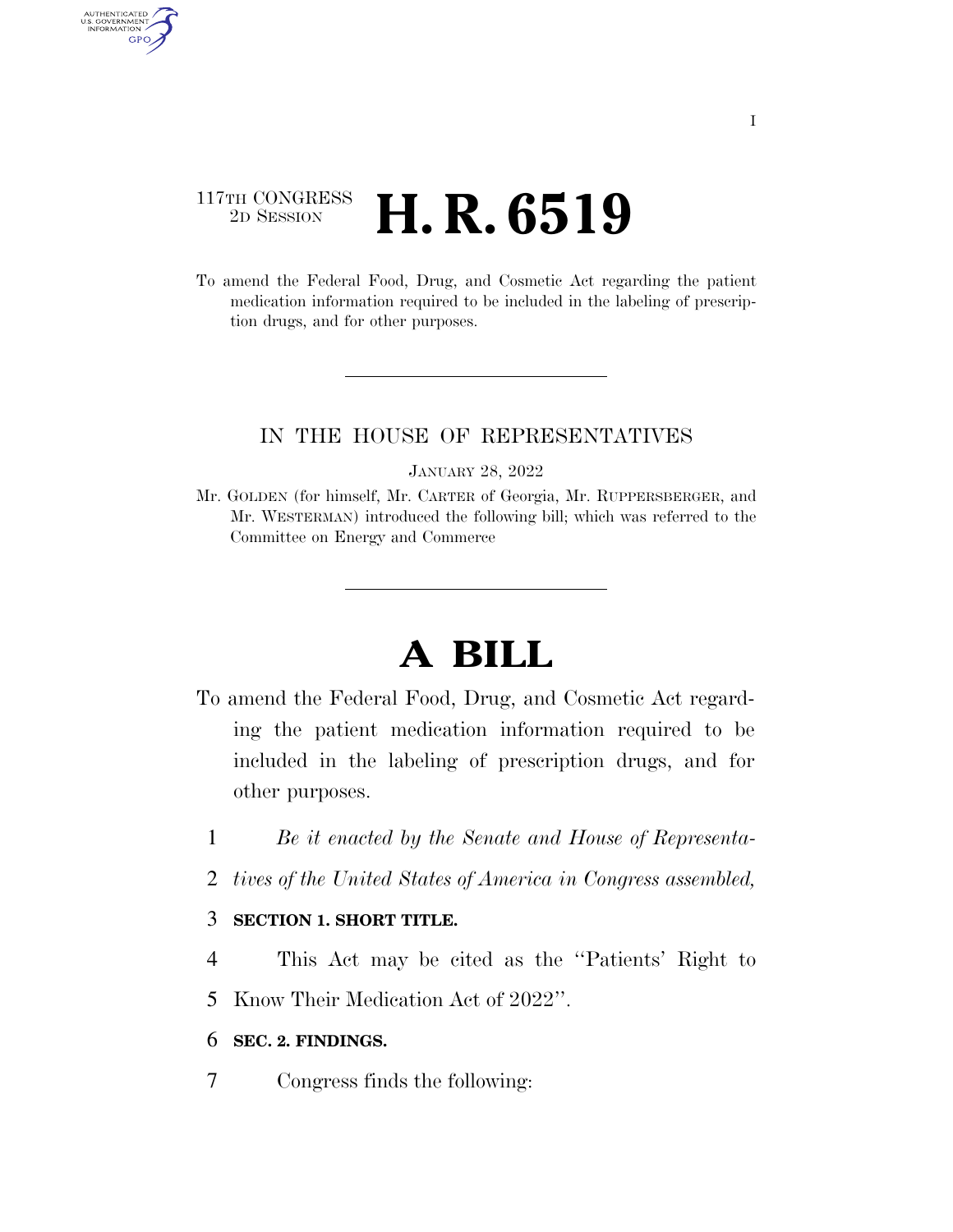| $\mathbf{1}$   | (1) Prescription medications are important to        |
|----------------|------------------------------------------------------|
| $\overline{2}$ | the health and well-being of the American public.    |
| 3              | (2) According to the Centers for Disease Con-        |
| $\overline{4}$ | trol and Prevention (CDC), 48.9 percent of Ameri-    |
| 5              | cans used at least one prescription drug in the past |
| 6              | 30 days.                                             |
| 7              | (3) The utilization of prescription drugs can        |
| 8              | subject patients to adverse drug events; therefore,  |
| 9              | patient safety is of the utmost importance.          |
| 10             | (4) Studies indicate that paper format patient       |
| 11             | medication information (PMI) can help protect pa-    |
| 12             | tients and prevent the majority of costly adverse    |
| 13             | drug events.                                         |
| 14             | (5) In addition to bolstering patient safety, the    |
| 15             | mandatory use of a standardized PMI provided to      |
| 16             | all patients in nonhospital settings could reduce    |
| 17             | costs associated with emergency room visits and hos- |
| 18             | pital admissions related to adverse drug events by   |
| 19             | $$14.6$ to $$26.2$ billion dollars annually.         |
| 20             | (6) Many patients cannot access electronic           |
| 21             | versions of PMI, thereby necessitating a paper op-   |
| 22             | tion.                                                |
| 23             | (7) The Government Accountability Office             |
| 24             | found that relying on electronic labeling as a com-  |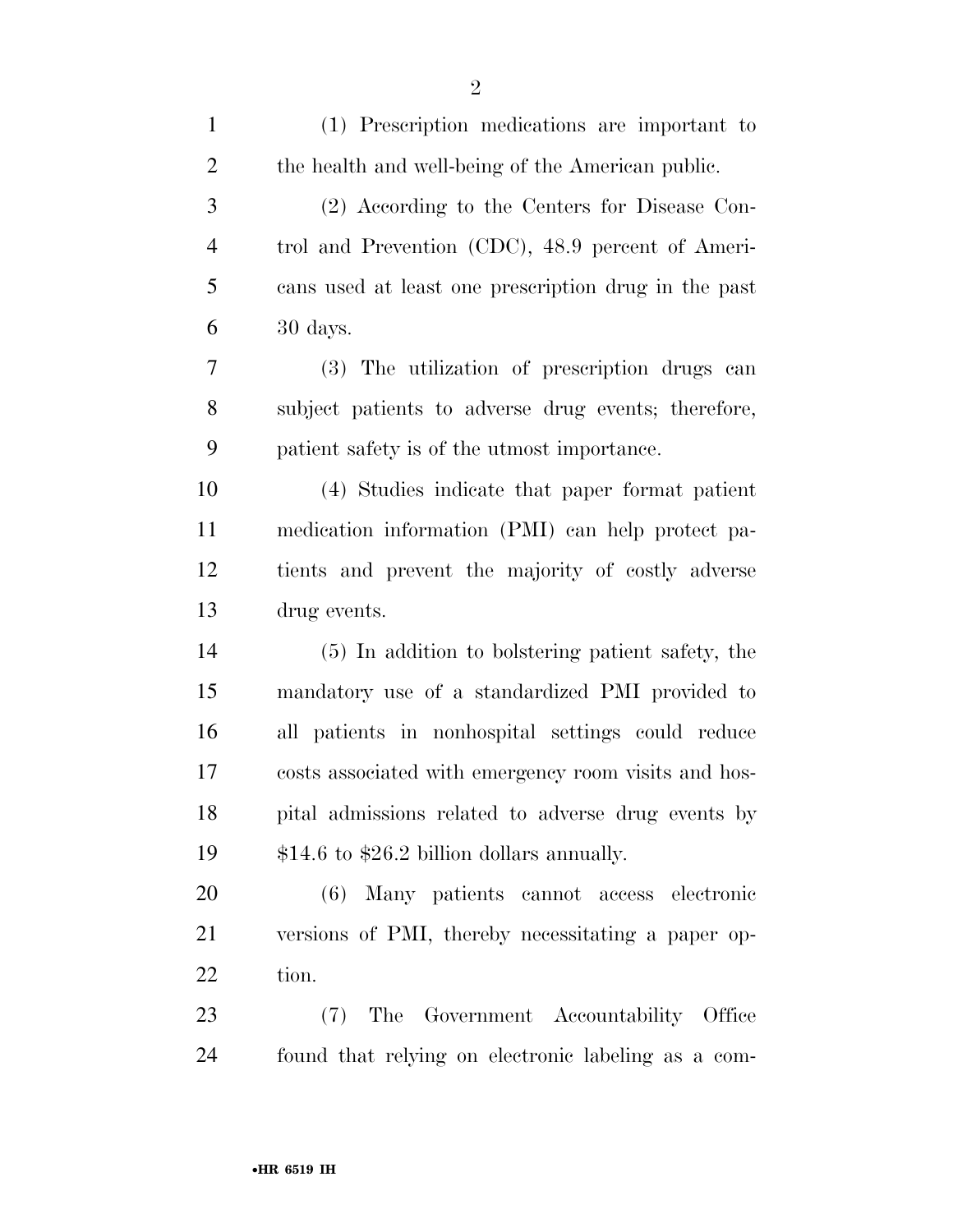plete substitute for paper labeling could adversely impact public health.

 (8) A congressionally mandated paper PMI is needed because no standardized PMI in a single page, paper copy, proven patient-friendly format is currently available to patients or required by the Federal Food, Drug, and Cosmetic Act (21 U.S.C. 301 et seq.).

### **SEC. 3. PATIENT MEDICATION INFORMATION FOR PRE-SCRIPTION DRUGS.**

 (a) IN GENERAL.—Chapter V of the Federal Food, Drug, and Cosmetic Act (21 U.S.C. 351 et seq.) is amend- ed by inserting after section 505G (21 U.S.C. 355h) the following:

## **''SEC. 505H. PATIENT MEDICATION INFORMATION FOR PRE-SCRIPTION DRUGS.**

17 ""(a) IN GENERAL.—The Secretary shall issue regula- tions on the patient medication information that is re- quired to be in the printed labeling of drugs subject to 20 section  $503(b)(1)$ , including regulations regarding the au- thorship, content, format, color, printing, and dissemina- tion requirements for such patient medication information. The Secretary shall issue final regulations pursuant to the preceding sentence not later than 1 year after the date of enactment of this section.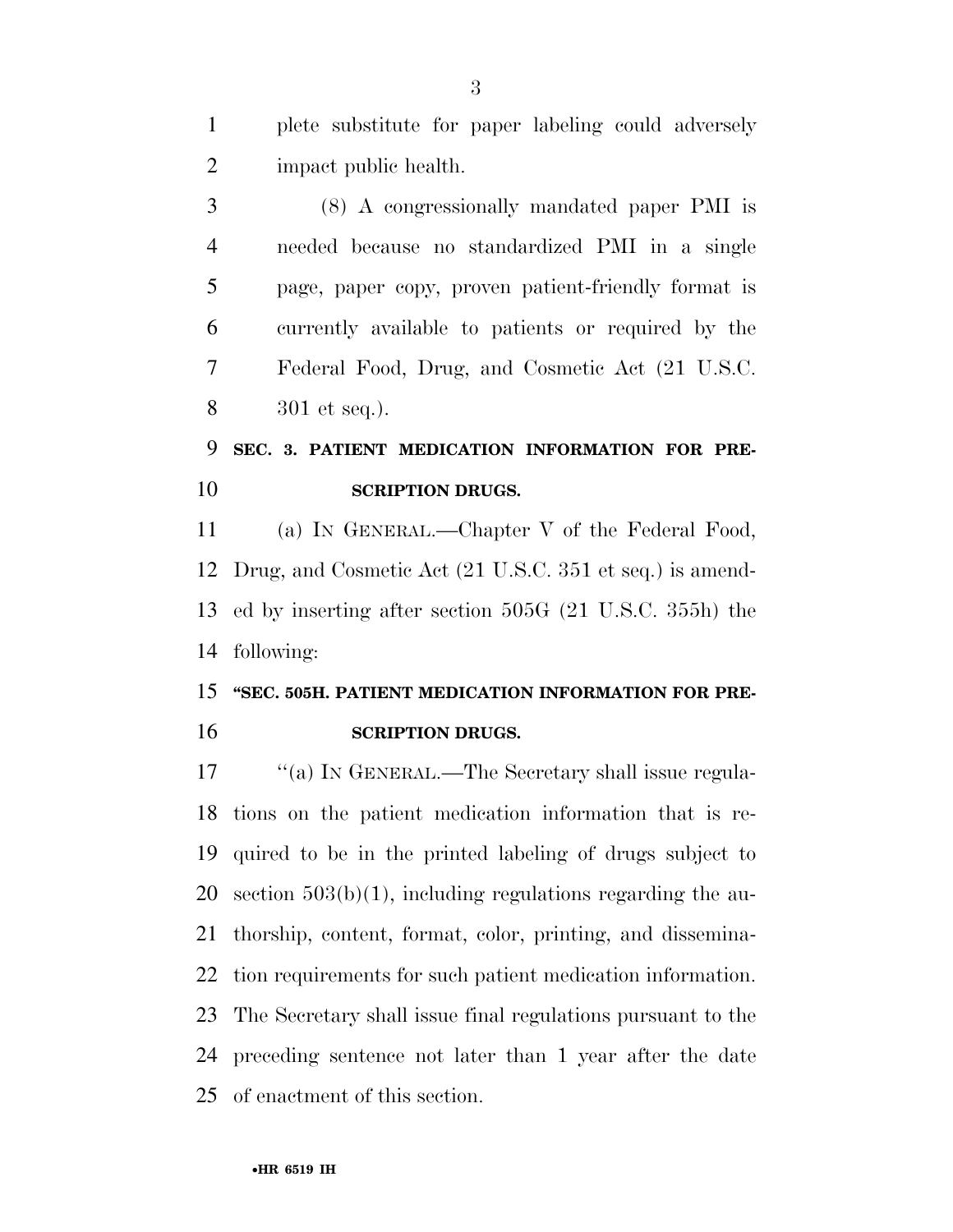| $\mathbf{1}$   | "(b) CONTENT.—The regulations promulgated under              |
|----------------|--------------------------------------------------------------|
| $\overline{2}$ | subsection (a) shall require that the patient medication in- |
| 3              | formation with respect to a drug—                            |
| $\overline{4}$ | $"(1)$ be scientifically accurate, include relevant          |
| 5              | patient safety information, and be approved by the           |
| 6              | Secretary;                                                   |
| 7              | "(2) include understandable plain language,                  |
| 8              | and include graphics and pictures when applicable,           |
| 9              | and be provided in a consistent, standardized format         |
| 10             | and color for all drug products, and not be pro-             |
| 11             | motional in tone or content, and contain at least—           |
| 12             | "(A) the established name of the drug (or,                   |
| 13             | if the drug is a biological product, the proper              |
| 14             | name of the biological product) and the national             |
| 15             | drug code for the drug;                                      |
| 16             | "(B) indications for use approved by the                     |
| 17             | Food and Drug Administration;                                |
| 18             | $\lq\lq$ (C) general directions for proper use;              |
| 19             | $\lq\lq (D)$<br>contraindications, warnings,<br>pre-         |
| 20             | cautions, the most frequently occurring adverse              |
| 21             | reactions, and adverse reactions that are impor-             |
| 22             | tant for other reasons (such as because they are             |
| 23             | serious), especially with respect to certain sub-            |
| 24             | populations such as children, pregnant women,                |
| 25             | and the elderly;                                             |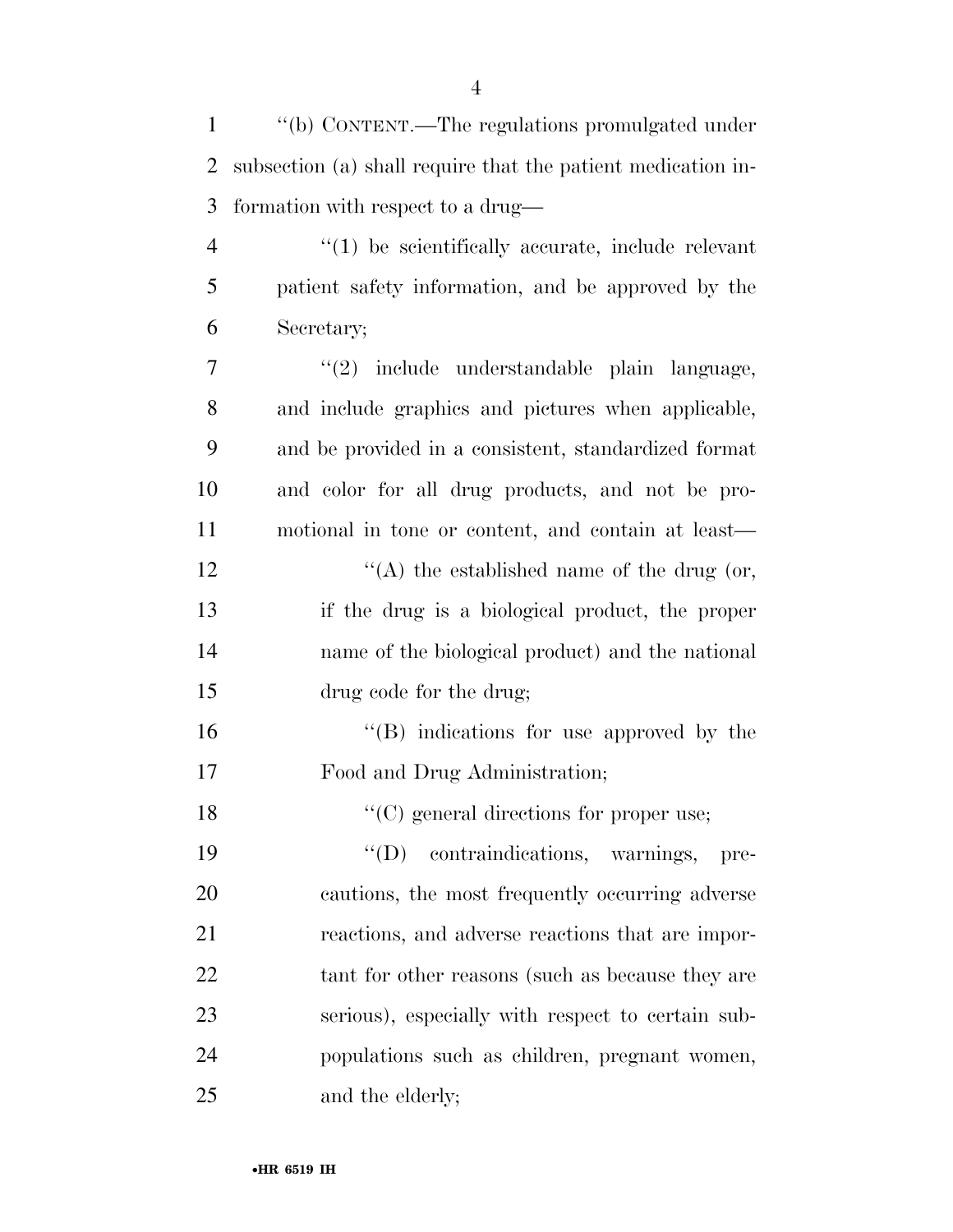| $\mathbf{1}$   | "(E) measures patients may be able to                       |
|----------------|-------------------------------------------------------------|
| $\overline{2}$ | take, if any, to reduce the side effects and risks          |
| 3              | of the drug;                                                |
| $\overline{4}$ | $\lq\lq(F)$ information about when a patient                |
| 5              | should contact his or her health care profes-               |
| 6              | sional;                                                     |
| 7              | $\lq\lq(G)$ instructions not to share medications,          |
| 8              | and, if applicable, key storage requirements and            |
| 9              | recommendations relating to proper disposal of              |
| 10             | any unused portion of the drug;                             |
| 11             | "(H) known clinically important inter-                      |
| 12             | actions with other drugs, food, and other sub-              |
| 13             | stances;                                                    |
| 14             | $\lq\lq(\mathbf{I})$ a statement of whether sufficient data |
| 15             | are available concerning the use of the drug in             |
| 16             | specified subpopulations, such as women, preg-              |
| 17             | nant women, lactating women, women and men                  |
| 18             | of reproductive age, and pediatric, geriatric, ra-          |
| 19             | cial, and ethnic minority groups;                           |
| 20             | $\lq\lq(J)$ the name of the manufacturer and a              |
| 21             | toll-free telephone number for consumers to                 |
| 22             | contact the manufacturer of the drug; and                   |
| 23             | "(K) a current link to Form FDA $3500B$                     |
| 24             | for voluntary reporting for consumers of ad-                |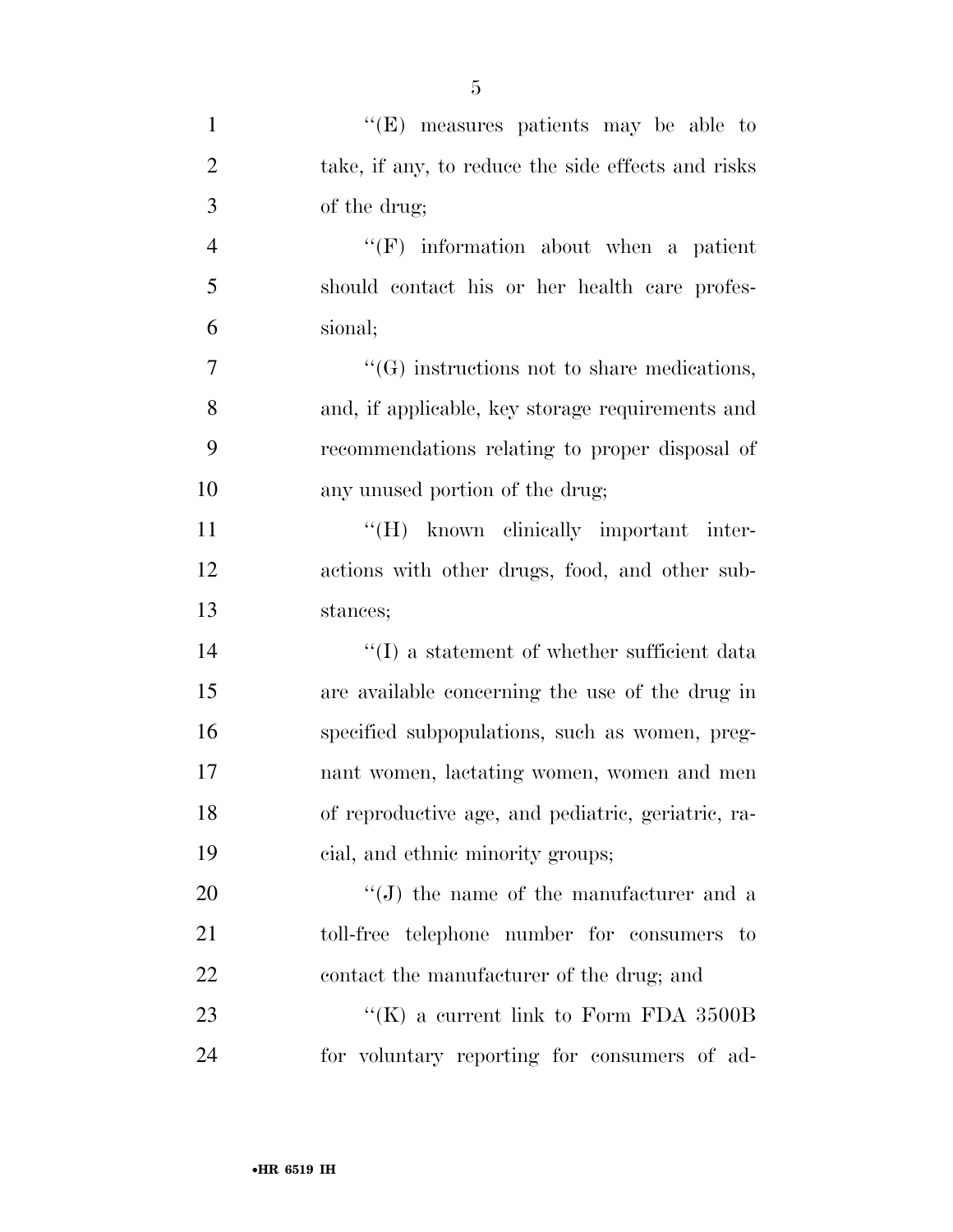| $\mathbf{1}$   | verse events, product problems, and product use       |
|----------------|-------------------------------------------------------|
| $\overline{2}$ | errors (or any successor form); and                   |
| 3              | $\lq(3)$ be provided to a patient or agent of a pa-   |
| $\overline{4}$ | tient in a printed format with each prescription dis- |
| 5              | pensed, such that a drug labeled for distribution     |
| 6              | shall be accompanied by printed labeling physically   |
| 7              | on or within the packaging from which the drug is     |
| 8              | to be dispensed, in an adequate supply of printed     |
| 9              | patient medication information to accommodate pre-    |
| 10             | scriptions dispensed therefrom.                       |
| 11             | "(c) TIMELINESS, CONSISTENCY, ACCURACY, AND           |
| 12             | EFFECTIVENESS.—The regulations promulgated under      |
| 13             | subsection (a) shall—                                 |
| 14             | $\lq(1)$ provide for timely reviews, approvals, and   |
| 15             | updates of patient medication information as new      |
| 16             | drugs and new information become available;           |
| 17             | $\lq(2)$ provide for updates when appropriate to      |
| 18             | help communicate information that is shared by        |
| 19             | similar products or drugs within classes of medica-   |
| 20             | tion to avoid patient confusion and harm;             |
| 21             | $\lq(3)$ include specifications for language, graph-  |
| 22             | ics, format, color, and pictures required by sub-     |
| 23             | section $(b)(2)$ , to be developed based upon docu-   |
| 24             | mented patient research with one or more actual       |
| 25             | drug products that demonstrates improved patient      |